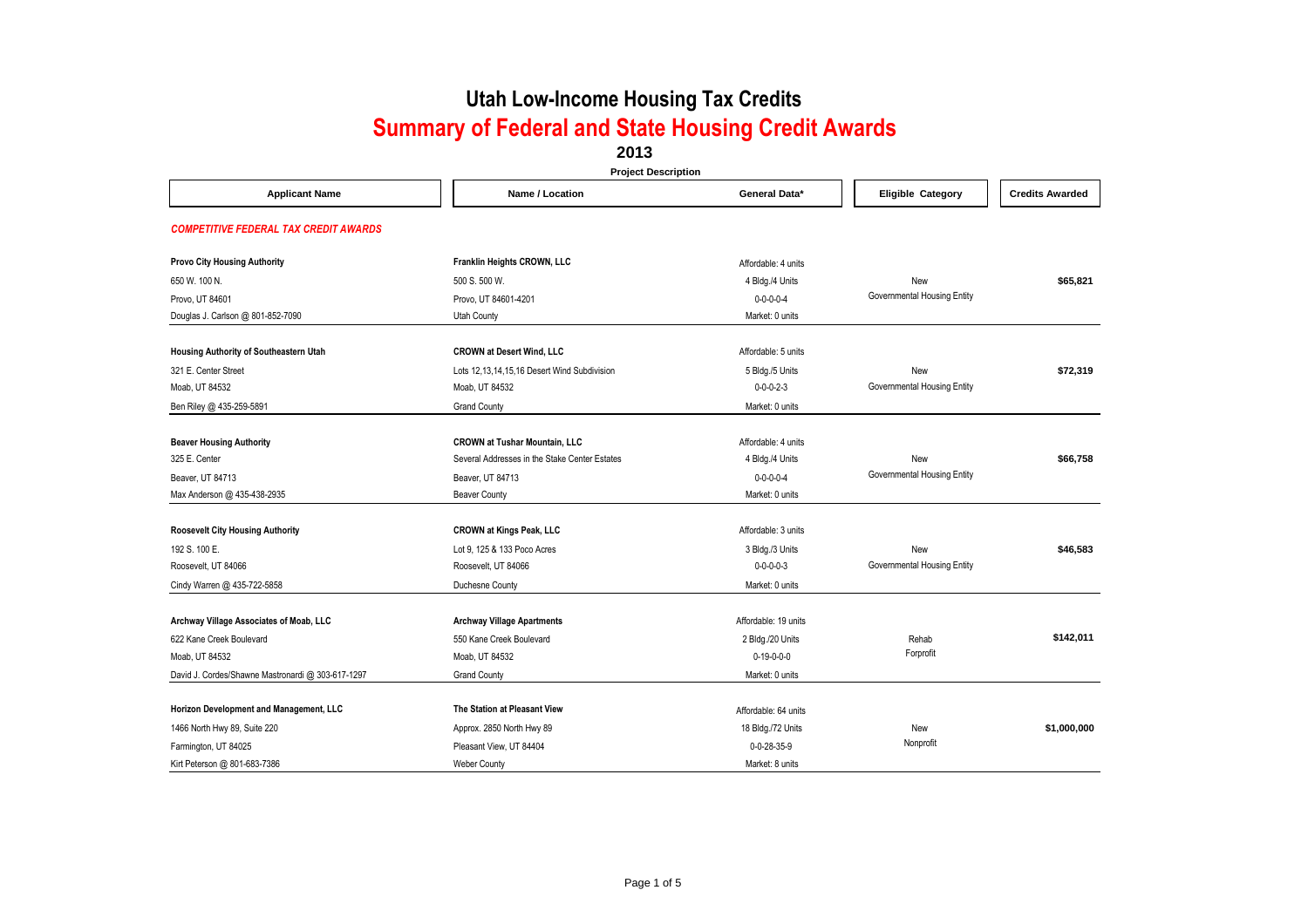|                                              | <b>Project Description</b>                     |                        |                             |                        |
|----------------------------------------------|------------------------------------------------|------------------------|-----------------------------|------------------------|
| <b>Applicant Name</b>                        | Name / Location                                | General Data*          | <b>Eligible Category</b>    | <b>Credits Awarded</b> |
|                                              |                                                |                        |                             |                        |
| <b>Utah Nonprofit Housing Corporation</b>    | <b>Escalante Park I Apartments</b>             | Affordable: 32 units   |                             |                        |
| 223 West 700 South, Suite C                  | 1636 West 1000 North #1-32                     | 2 Bldg./32 Units       | Rehab                       | \$315,913              |
| Salt Lake City, UT 84101                     | Salt Lake City, UT 84116                       | $0 - 32 - 0 - 0 - 0$   | CHDO                        |                        |
| Marion A. Willey @ 801-364-6117              | Salt Lake County                               | Market: 0 units        |                             |                        |
| Parley's Partners LLC                        | <b>Birkhill Apartment Homes Phase II</b>       | Affordable: 47 units   |                             |                        |
| 1338 South Foothill Drive #305               | 59 East Gilbride Avenue                        | 1 Bldg./65 Units       | New                         | \$625.175              |
| Salt Lake City, UT 84108                     | Murray, UT 84107                               | $0 - 46 - 9 - 10 - 0$  | Forprofit                   |                        |
| David Bevan @ 801-870-2406                   | Salt Lake County                               | Market: 18 units       |                             |                        |
|                                              |                                                |                        |                             |                        |
| <b>AHP-Utah Assets LLC</b>                   | Victoria Woods-Sandy                           | Affordable: 79 units   |                             |                        |
| 11775 So. State St.                          | 617 East 9000 South                            | 3 Bldg./100 Units      | New                         | \$709,241              |
| Draper, UT 84020                             | Sandy, UT 84047                                | $0 - 88 - 12 - 0 - 0$  | Forprofit                   |                        |
| Armando Alvarez @ 801-699-7129               | Salt Lake County                               | Market: 21 units       |                             |                        |
|                                              |                                                |                        |                             |                        |
| Giv Holdings North Sixth LLC                 | North Sixth                                    | Affordable: 86 units   |                             |                        |
| 2604 Jefferson Ave                           | 24 - 72 N. 600 W.                              | 8 Bldg./115 Units      | Rehab                       | \$992,943              |
| Ogden, UT 84401                              | Salt Lake City, UT 84116                       | 13-91-11-0-0           | Forprofit                   |                        |
| Chris Parker @ 801-427-0844                  | Salt Lake County                               | Market: 29 units       |                             |                        |
|                                              |                                                |                        |                             |                        |
| <b>Utah Nonprofit Housing Corporation</b>    | <b>The Garden Apartments</b>                   | Affordable: 56 units   |                             |                        |
| 223 West 700 South, Suite C                  | 10817 South Redwood Road                       | 1 Bldg./60 Units       | New                         | \$646,087              |
| Salt Lake City, UT 84101                     | South Jordan, UT 84095                         | $0 - 51 - 8 - 0 - 0$   | CHDO                        |                        |
| Marion A. Willey @ 801-364-6117              | Salt Lake County                               | Market: 3 units        |                             |                        |
|                                              |                                                |                        |                             |                        |
| Housing Authority of the County of Salt Lake | <b>Bud Bailey Apartments, Phase II</b>         | Affordable: 66 units   |                             |                        |
| 3595 South Main Street                       | 3960 South Main Street/ 4003 South West Temple | 3 Bldg./74 Units       | New                         | \$1,000,000            |
| Salt Lake City, UT 84115                     | Salt Lake City, UT 84107                       | $0 - 18 - 27 - 21 - 8$ | Governmental Housing Entity |                        |
| Kerry Bate @ 801-284-4401                    | Salt Lake County                               | Market: 8 units        |                             |                        |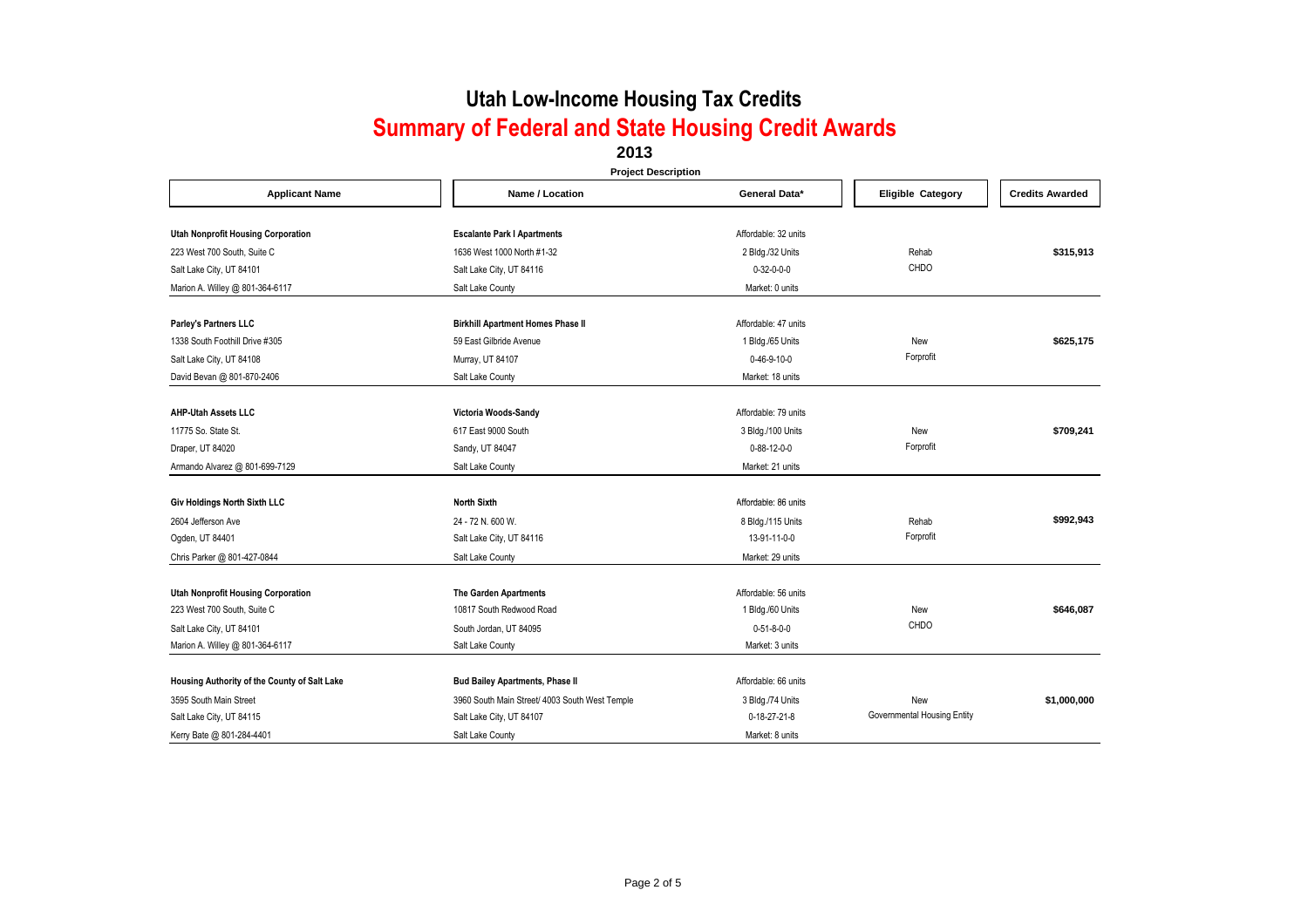| <b>Applicant Name</b><br>Name / Location<br>General Data*<br><b>Eligible Category</b><br><b>Credits Awarded</b><br><b>AHP-Utah Assets LLC</b><br>Victoria Woods-Draper<br>Affordable: 33 units<br>650 East 12200 South<br>3 Bldg./42 Units<br>11775 So. State St.<br>New<br>\$279,987<br>Forprofit<br>Draper, UT 84020<br>Draper, UT 84020<br>$0 - 42 - 0 - 0 - 0$<br>Armando Alvarez @ 801-699-7129<br>Salt Lake County<br>Market: 9 units<br>Housing Management and Development Corporation<br><b>Lomond View Retirement Apartments</b><br>Affordable: 38 units<br>1100 Grant Avenue<br>Approx. 645 Grant Avenue<br>5 Bldg./38 Units<br>\$376,486<br>New<br>Governmental Housing Entity<br>$0 - 36 - 2 - 0 - 0$<br>Ogden, UT 84404<br>Ogden, UT 84404<br>Weber County<br>Market: 0 units<br>Tim Price @ 801-627-5851<br><b>Total Competitive Housing Credits Awarded:</b><br>\$6,339,324<br><b>PROJECTS NOT RECEIVING FEDERAL HOUSING CREDITS</b><br>Affordable: 54 units<br>TBG 965 South, LP<br>965 South Apartments<br>965 South 200 West<br>1 Bldg./54 Units<br>5605 Glenridge Drive, Suite 100<br>\$0<br>New<br>Forprofit<br>Atlanta, GA 30342<br>Salt Lake City, UT 84101<br>$0 - 38 - 16 - 0 - 0$<br>Rusty Snow / Randy Cassidy @ 678-514-5905 / 801-201-8272<br>Salt Lake County<br>Market: 0 units<br>Affordable: 77 units<br>YES Housing, Inc.<br><b>Payson Apartments</b><br>104 Roma NW<br>252 North 900 East, 987 East 200 North, & 650 East 100 North<br>8 Bldg./79 Units<br>Rehab<br>\$0<br>Nonprofit<br>$0 - 32 - 38 - 7 - 0$<br>Albuquerque, NM 87102<br>Payson, UT 84651<br>Market: 0 units<br>Michelle Den Bleyker @ 505-953-9615<br>Utah County<br><b>Neighborhood Nonprofit Housing Corporation</b><br><b>Vernal Gardens II</b><br>Affordable: 32 units<br>195 West Golf Course Road, Suite 1<br>342 South 1350 West<br>3 Bldg./32 Units<br>\$0<br>New<br>CHDO<br>Logan, UT 84321<br>Vernal, UT 84078<br>$0-4-16-8-4$<br>Kim C. Datwyler @ 435-753-1112<br><b>Uintah County</b><br>Market: 0 units<br>Adams Construction & Six County Community Housing Inc.<br>Affordable: 48 units<br><b>Eagle View Townhomes</b><br>1611 East 2450 South, BLDG 1 - Suite A<br>815 South 500 East<br>\$0<br>16 Bldg./49 Units<br>New<br>Nonprofit<br>$0 - 0 - 12 - 29 - 7$<br>St. George, UT 84790<br>Richfield, UT 84701 | <b>Project Description</b>    |               |                 |  |  |
|------------------------------------------------------------------------------------------------------------------------------------------------------------------------------------------------------------------------------------------------------------------------------------------------------------------------------------------------------------------------------------------------------------------------------------------------------------------------------------------------------------------------------------------------------------------------------------------------------------------------------------------------------------------------------------------------------------------------------------------------------------------------------------------------------------------------------------------------------------------------------------------------------------------------------------------------------------------------------------------------------------------------------------------------------------------------------------------------------------------------------------------------------------------------------------------------------------------------------------------------------------------------------------------------------------------------------------------------------------------------------------------------------------------------------------------------------------------------------------------------------------------------------------------------------------------------------------------------------------------------------------------------------------------------------------------------------------------------------------------------------------------------------------------------------------------------------------------------------------------------------------------------------------------------------------------------------------------------------------------------------------------------------------------------------------------------------------------------------------------------------------------------------------------------------------------------------------------------------------------------------------------------------------------------------------------------------------|-------------------------------|---------------|-----------------|--|--|
|                                                                                                                                                                                                                                                                                                                                                                                                                                                                                                                                                                                                                                                                                                                                                                                                                                                                                                                                                                                                                                                                                                                                                                                                                                                                                                                                                                                                                                                                                                                                                                                                                                                                                                                                                                                                                                                                                                                                                                                                                                                                                                                                                                                                                                                                                                                                    |                               |               |                 |  |  |
|                                                                                                                                                                                                                                                                                                                                                                                                                                                                                                                                                                                                                                                                                                                                                                                                                                                                                                                                                                                                                                                                                                                                                                                                                                                                                                                                                                                                                                                                                                                                                                                                                                                                                                                                                                                                                                                                                                                                                                                                                                                                                                                                                                                                                                                                                                                                    |                               |               |                 |  |  |
|                                                                                                                                                                                                                                                                                                                                                                                                                                                                                                                                                                                                                                                                                                                                                                                                                                                                                                                                                                                                                                                                                                                                                                                                                                                                                                                                                                                                                                                                                                                                                                                                                                                                                                                                                                                                                                                                                                                                                                                                                                                                                                                                                                                                                                                                                                                                    |                               |               |                 |  |  |
|                                                                                                                                                                                                                                                                                                                                                                                                                                                                                                                                                                                                                                                                                                                                                                                                                                                                                                                                                                                                                                                                                                                                                                                                                                                                                                                                                                                                                                                                                                                                                                                                                                                                                                                                                                                                                                                                                                                                                                                                                                                                                                                                                                                                                                                                                                                                    |                               |               |                 |  |  |
|                                                                                                                                                                                                                                                                                                                                                                                                                                                                                                                                                                                                                                                                                                                                                                                                                                                                                                                                                                                                                                                                                                                                                                                                                                                                                                                                                                                                                                                                                                                                                                                                                                                                                                                                                                                                                                                                                                                                                                                                                                                                                                                                                                                                                                                                                                                                    |                               |               |                 |  |  |
|                                                                                                                                                                                                                                                                                                                                                                                                                                                                                                                                                                                                                                                                                                                                                                                                                                                                                                                                                                                                                                                                                                                                                                                                                                                                                                                                                                                                                                                                                                                                                                                                                                                                                                                                                                                                                                                                                                                                                                                                                                                                                                                                                                                                                                                                                                                                    |                               |               |                 |  |  |
|                                                                                                                                                                                                                                                                                                                                                                                                                                                                                                                                                                                                                                                                                                                                                                                                                                                                                                                                                                                                                                                                                                                                                                                                                                                                                                                                                                                                                                                                                                                                                                                                                                                                                                                                                                                                                                                                                                                                                                                                                                                                                                                                                                                                                                                                                                                                    |                               |               |                 |  |  |
|                                                                                                                                                                                                                                                                                                                                                                                                                                                                                                                                                                                                                                                                                                                                                                                                                                                                                                                                                                                                                                                                                                                                                                                                                                                                                                                                                                                                                                                                                                                                                                                                                                                                                                                                                                                                                                                                                                                                                                                                                                                                                                                                                                                                                                                                                                                                    |                               |               |                 |  |  |
|                                                                                                                                                                                                                                                                                                                                                                                                                                                                                                                                                                                                                                                                                                                                                                                                                                                                                                                                                                                                                                                                                                                                                                                                                                                                                                                                                                                                                                                                                                                                                                                                                                                                                                                                                                                                                                                                                                                                                                                                                                                                                                                                                                                                                                                                                                                                    |                               |               |                 |  |  |
|                                                                                                                                                                                                                                                                                                                                                                                                                                                                                                                                                                                                                                                                                                                                                                                                                                                                                                                                                                                                                                                                                                                                                                                                                                                                                                                                                                                                                                                                                                                                                                                                                                                                                                                                                                                                                                                                                                                                                                                                                                                                                                                                                                                                                                                                                                                                    |                               |               |                 |  |  |
|                                                                                                                                                                                                                                                                                                                                                                                                                                                                                                                                                                                                                                                                                                                                                                                                                                                                                                                                                                                                                                                                                                                                                                                                                                                                                                                                                                                                                                                                                                                                                                                                                                                                                                                                                                                                                                                                                                                                                                                                                                                                                                                                                                                                                                                                                                                                    |                               |               |                 |  |  |
|                                                                                                                                                                                                                                                                                                                                                                                                                                                                                                                                                                                                                                                                                                                                                                                                                                                                                                                                                                                                                                                                                                                                                                                                                                                                                                                                                                                                                                                                                                                                                                                                                                                                                                                                                                                                                                                                                                                                                                                                                                                                                                                                                                                                                                                                                                                                    |                               |               |                 |  |  |
|                                                                                                                                                                                                                                                                                                                                                                                                                                                                                                                                                                                                                                                                                                                                                                                                                                                                                                                                                                                                                                                                                                                                                                                                                                                                                                                                                                                                                                                                                                                                                                                                                                                                                                                                                                                                                                                                                                                                                                                                                                                                                                                                                                                                                                                                                                                                    |                               |               |                 |  |  |
|                                                                                                                                                                                                                                                                                                                                                                                                                                                                                                                                                                                                                                                                                                                                                                                                                                                                                                                                                                                                                                                                                                                                                                                                                                                                                                                                                                                                                                                                                                                                                                                                                                                                                                                                                                                                                                                                                                                                                                                                                                                                                                                                                                                                                                                                                                                                    |                               |               |                 |  |  |
|                                                                                                                                                                                                                                                                                                                                                                                                                                                                                                                                                                                                                                                                                                                                                                                                                                                                                                                                                                                                                                                                                                                                                                                                                                                                                                                                                                                                                                                                                                                                                                                                                                                                                                                                                                                                                                                                                                                                                                                                                                                                                                                                                                                                                                                                                                                                    |                               |               |                 |  |  |
|                                                                                                                                                                                                                                                                                                                                                                                                                                                                                                                                                                                                                                                                                                                                                                                                                                                                                                                                                                                                                                                                                                                                                                                                                                                                                                                                                                                                                                                                                                                                                                                                                                                                                                                                                                                                                                                                                                                                                                                                                                                                                                                                                                                                                                                                                                                                    |                               |               |                 |  |  |
|                                                                                                                                                                                                                                                                                                                                                                                                                                                                                                                                                                                                                                                                                                                                                                                                                                                                                                                                                                                                                                                                                                                                                                                                                                                                                                                                                                                                                                                                                                                                                                                                                                                                                                                                                                                                                                                                                                                                                                                                                                                                                                                                                                                                                                                                                                                                    |                               |               |                 |  |  |
|                                                                                                                                                                                                                                                                                                                                                                                                                                                                                                                                                                                                                                                                                                                                                                                                                                                                                                                                                                                                                                                                                                                                                                                                                                                                                                                                                                                                                                                                                                                                                                                                                                                                                                                                                                                                                                                                                                                                                                                                                                                                                                                                                                                                                                                                                                                                    |                               |               |                 |  |  |
|                                                                                                                                                                                                                                                                                                                                                                                                                                                                                                                                                                                                                                                                                                                                                                                                                                                                                                                                                                                                                                                                                                                                                                                                                                                                                                                                                                                                                                                                                                                                                                                                                                                                                                                                                                                                                                                                                                                                                                                                                                                                                                                                                                                                                                                                                                                                    |                               |               |                 |  |  |
|                                                                                                                                                                                                                                                                                                                                                                                                                                                                                                                                                                                                                                                                                                                                                                                                                                                                                                                                                                                                                                                                                                                                                                                                                                                                                                                                                                                                                                                                                                                                                                                                                                                                                                                                                                                                                                                                                                                                                                                                                                                                                                                                                                                                                                                                                                                                    |                               |               |                 |  |  |
|                                                                                                                                                                                                                                                                                                                                                                                                                                                                                                                                                                                                                                                                                                                                                                                                                                                                                                                                                                                                                                                                                                                                                                                                                                                                                                                                                                                                                                                                                                                                                                                                                                                                                                                                                                                                                                                                                                                                                                                                                                                                                                                                                                                                                                                                                                                                    |                               |               |                 |  |  |
|                                                                                                                                                                                                                                                                                                                                                                                                                                                                                                                                                                                                                                                                                                                                                                                                                                                                                                                                                                                                                                                                                                                                                                                                                                                                                                                                                                                                                                                                                                                                                                                                                                                                                                                                                                                                                                                                                                                                                                                                                                                                                                                                                                                                                                                                                                                                    |                               |               |                 |  |  |
|                                                                                                                                                                                                                                                                                                                                                                                                                                                                                                                                                                                                                                                                                                                                                                                                                                                                                                                                                                                                                                                                                                                                                                                                                                                                                                                                                                                                                                                                                                                                                                                                                                                                                                                                                                                                                                                                                                                                                                                                                                                                                                                                                                                                                                                                                                                                    |                               |               |                 |  |  |
|                                                                                                                                                                                                                                                                                                                                                                                                                                                                                                                                                                                                                                                                                                                                                                                                                                                                                                                                                                                                                                                                                                                                                                                                                                                                                                                                                                                                                                                                                                                                                                                                                                                                                                                                                                                                                                                                                                                                                                                                                                                                                                                                                                                                                                                                                                                                    |                               |               |                 |  |  |
|                                                                                                                                                                                                                                                                                                                                                                                                                                                                                                                                                                                                                                                                                                                                                                                                                                                                                                                                                                                                                                                                                                                                                                                                                                                                                                                                                                                                                                                                                                                                                                                                                                                                                                                                                                                                                                                                                                                                                                                                                                                                                                                                                                                                                                                                                                                                    |                               |               |                 |  |  |
|                                                                                                                                                                                                                                                                                                                                                                                                                                                                                                                                                                                                                                                                                                                                                                                                                                                                                                                                                                                                                                                                                                                                                                                                                                                                                                                                                                                                                                                                                                                                                                                                                                                                                                                                                                                                                                                                                                                                                                                                                                                                                                                                                                                                                                                                                                                                    |                               |               |                 |  |  |
|                                                                                                                                                                                                                                                                                                                                                                                                                                                                                                                                                                                                                                                                                                                                                                                                                                                                                                                                                                                                                                                                                                                                                                                                                                                                                                                                                                                                                                                                                                                                                                                                                                                                                                                                                                                                                                                                                                                                                                                                                                                                                                                                                                                                                                                                                                                                    |                               |               |                 |  |  |
|                                                                                                                                                                                                                                                                                                                                                                                                                                                                                                                                                                                                                                                                                                                                                                                                                                                                                                                                                                                                                                                                                                                                                                                                                                                                                                                                                                                                                                                                                                                                                                                                                                                                                                                                                                                                                                                                                                                                                                                                                                                                                                                                                                                                                                                                                                                                    |                               |               |                 |  |  |
|                                                                                                                                                                                                                                                                                                                                                                                                                                                                                                                                                                                                                                                                                                                                                                                                                                                                                                                                                                                                                                                                                                                                                                                                                                                                                                                                                                                                                                                                                                                                                                                                                                                                                                                                                                                                                                                                                                                                                                                                                                                                                                                                                                                                                                                                                                                                    |                               |               |                 |  |  |
|                                                                                                                                                                                                                                                                                                                                                                                                                                                                                                                                                                                                                                                                                                                                                                                                                                                                                                                                                                                                                                                                                                                                                                                                                                                                                                                                                                                                                                                                                                                                                                                                                                                                                                                                                                                                                                                                                                                                                                                                                                                                                                                                                                                                                                                                                                                                    | Gregory Wagner @ 435-652-0144 | Sevier County | Market: 0 units |  |  |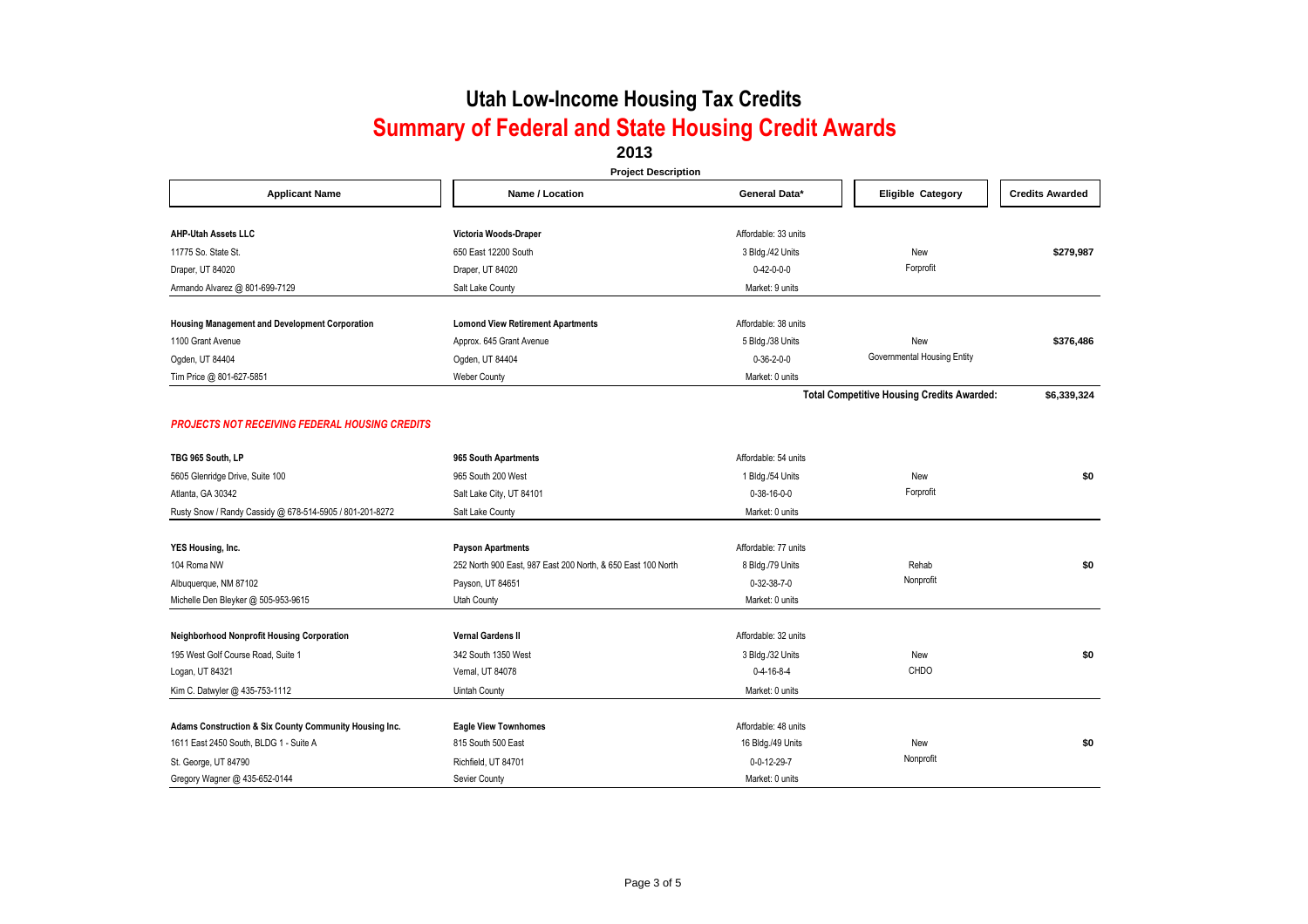| <b>Project Description</b>                      |                                |                       |                             |                        |
|-------------------------------------------------|--------------------------------|-----------------------|-----------------------------|------------------------|
| <b>Applicant Name</b>                           | Name / Location                | General Data*         | <b>Eligible Category</b>    | <b>Credits Awarded</b> |
| Provo Nonprofit Housing Development Corporation | <b>St. Francis Apartments</b>  | Affordable: 41 units  |                             |                        |
| 650 West 100 North                              | Approx. 450 West 200 North     | 1 Bldg./41 Units      | New                         | \$0                    |
| Provo, UT 84601                                 | Provo, UT 84601                | $0 - 41 - 0 - 0 - 0$  | Nonprofit                   |                        |
| Douglas J. Carlson @ 801-752-7090               | Utah County                    | Market: 0 units       |                             |                        |
| <b>Color Country Community Housing, Inc.</b>    | <b>Tavaci Park Apartments</b>  | Affordable: 47 units  |                             |                        |
| 139 North 100 West                              | 150 West 800 South             | 10 Bldg./47 Units     | New                         | \$0                    |
| St. George, UT 84770                            | Ivins, UT 84738                | $0 - 0 - 25 - 14 - 8$ | CHDO                        |                        |
| Ty Tippets @ 435-673-3131 ext 310               | <b>Washington County</b>       | Market: 0 units       |                             |                        |
| Kier Girls, LLC                                 | <b>The Marion Hotel</b>        | Affordable: 86 units  |                             |                        |
| 3710 Quincy Avenue                              | 194 25th Street                | 1 Bldg./86 Units      | Rehab                       | \$0                    |
| Ogden, UT 84403                                 | Ogden, UT 84401                | 86-0-0-0-0            | Forprofit                   |                        |
| Bonnie Kier-Herrick @ 801-866-1419              | <b>Weber County</b>            | Market: 0 units       |                             |                        |
| Housing Authority of Salt Lake City             | <b>Boulevard Gardens</b>       | Affordable: 95 units  |                             |                        |
| 1776 So. West Temple                            | 1800 Squth West Templen torm1n | 6 Bldg./112 Units     | New                         | \$0                    |
| Salt Lake City, UT 84115                        | Salt Lake City, UT 84115       | $0 - 97 - 15 - 0 - 0$ | Governmental Housing Entity |                        |
| Bill Nighswonger @ 801-487-2161 x 1236          | Salt Lake County               | Market: 17 units      |                             |                        |
| <b>Housing Authority of Utah County</b>         | Springville Seniors on Main    | Affordable: 17 units  |                             |                        |
| 240 East Center Street                          | 451 SOUTH STROU                | 1 Bldg./17 Units      | New                         | \$0                    |
| Provo, UT 84606-3165                            | Springville, UT 84663          | $0 - 25 - 0 - 0 - 0$  | Governmental Housing Entity |                        |
| Lynell Smith @ 801-373-8333 x.102               | Utah County                    | Market: 8 units       |                             |                        |